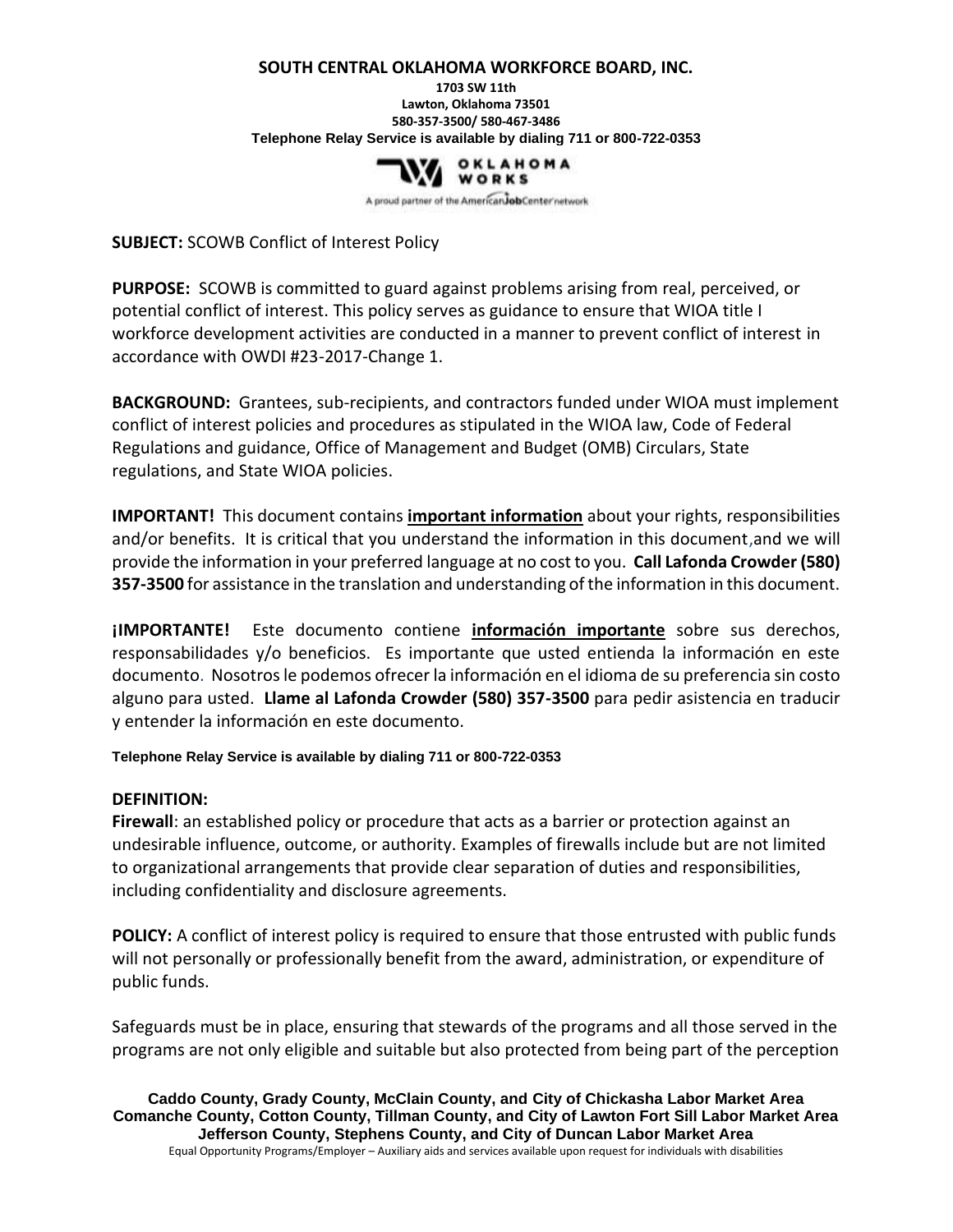of impropriety, and conflict of interest.

A local organization that has been selected to perform more than one role including fiscal agent, one-stop operator, and a direct provider of services must develop a written agreement with SCOWB and the Chief Local Elected Official (CLEO) to clarify how the organization will carry out its responsibilities. The agreement must include the terms that demonstrate compliance with WIOA and corresponding regulations, relevant Office of Management and Budget circulars, the organization's conflict of interest policies, and the State's conflict of interest policy.

The State's Conflict of Interest Requirements are as follows:

- Each grant recipient and subrecipient must maintain a written code of standards or conduct governing the performance of persons engaged in the award and administration of WIOA contracts and sub grants.
- As specified in 20 CFR § 678.610(c) and in conformity with 20 CFR § 679.430 for demonstrating internal controls and preventing conflict of interest, the written roles and responsibilities and standards of conduct must include a description of the firewalls used to mitigate conflict of interest in circumstances including, but not limited to, situations where the entity acts in more than one role in the one-stop delivery system or performs more than one function in the procurement process as well as situations in which the non-Federal entity uses a sole source selection.
- No individual in a decision-making capacity shall engage in any activity if a conflict of interest (real, implied, apparent, or potential) is involved. This includes decisions involving the selection, award, or administration of a sub grant or contract supported by Workforce Innovation and Opportunity Act (WIOA) or any other federal funds.
- A SCOWB member or a member of a SCOWB committee cannot cast a vote or participate in any decision-making about providing services by such member (or by any organization that member directly represents) or on any matter that would provide any direct financial benefit to the member, the member's organization or a family member.
- Before any public discussions regarding the release of a Request for Proposal, or any matter regarding the release of funding or the provision of services, a SCOWB member or a member of a SCOWB committee must disclose any real, implied, apparent, or potential conflicts of interest before engaging in the discussion. The minutes of the meeting should reflect the disclosure.
- SCOWB members or a member of a SCOWB committee or agents of the agencies making awards cannot solicit or accept gratuities, favors, or anything of monetary value from awardees, potential awardees, or other parties to agreements.

**Caddo County, Grady County, McClain County, and City of Chickasha Labor Market Area Comanche County, Cotton County, Tillman County, and City of Lawton Fort Sill Labor Market Area Jefferson County, Stephens County, and City of Duncan Labor Market Area** Equal Opportunity Programs/Employer – Auxiliary aids and services available upon request for individuals with disabilities **EQUAL OPPORTUNITY AND NONDISCRIMINATION STATEMENT:** All Recipients, and Sub recipients/Sub grantees must comply with WIOA's Equal Opportunity and Nondiscrimination